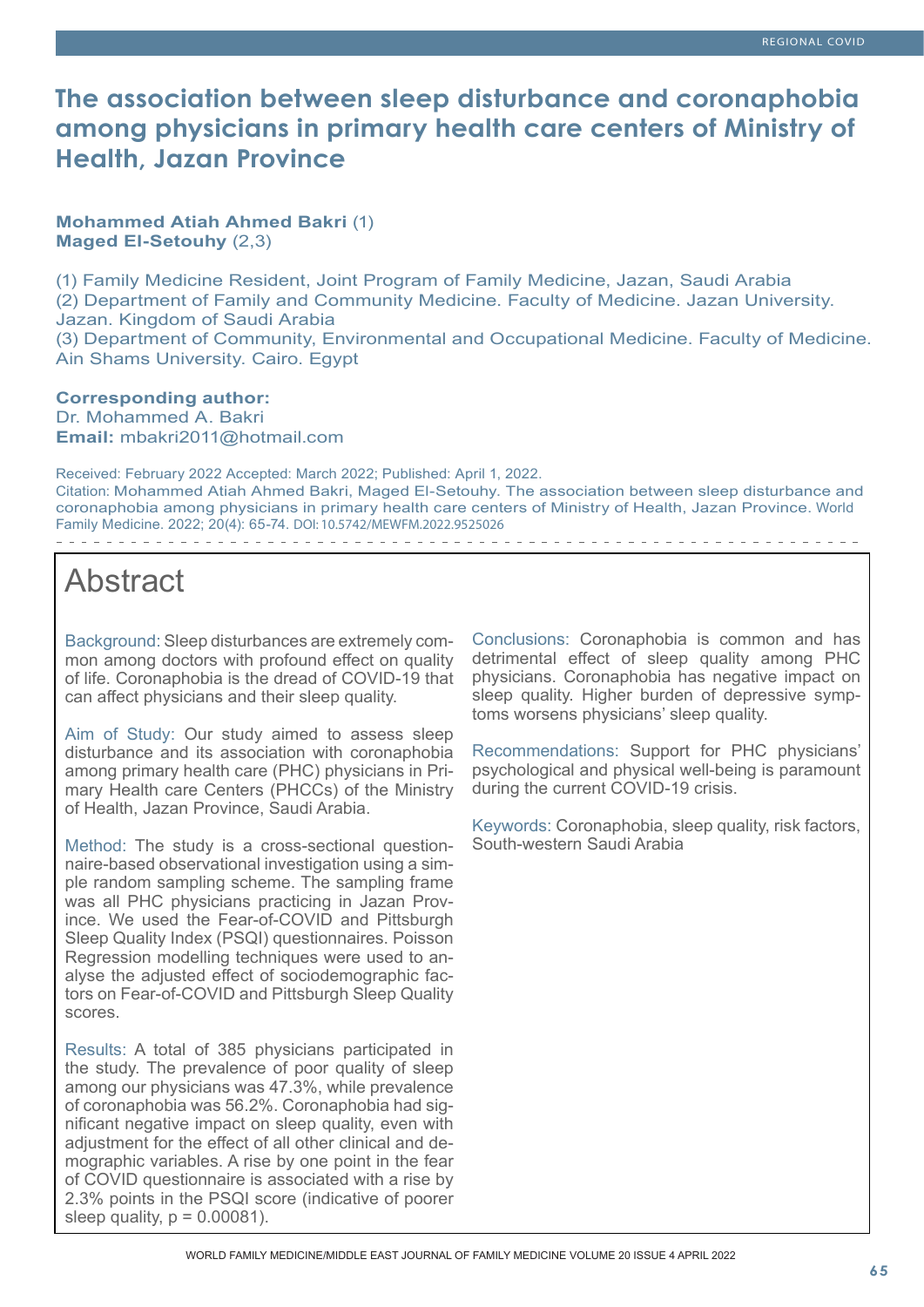#### **Introduction**

Coronaphobia is the dread of COVID-19 (1) that was recognized as a significant fear as soon as the COVID-19 crisis ensued. Fear, anxiety, and worry were part of the new normal created by the successive waves of different variants of the coronavirus (2). Healthcare workers, particularly those working as frontline staff, are at increased risk of coronaphobia (3). Specifically, coronaphobia can substantially affect physicians and their sleep quality.

Sleep disturbances are considered one of the most important growing issues in public health and are associated with common complications and difficulties which adversely impact the quality of life with reduction of physical activities. Increasing the risk of obesity, heart attacks, high blood pressure, and stroke are considered the most common complications associated with sleep disturbances. The pandemic of Severe Acute Respiratory Syndrome Coronavirus 2 (SARS-CoV-2) showed multiple waves with varying severity over the last 50 months after it first started in Wuhan, China in December 2019. By March 2022, reported cases of Coronavirus Disease 2019 (COVID-19) have exceeded the 450 million mark worldwide with over 6 million deaths toll (4).

Sleep disturbances have an established global prevalence of 7.6% that has detrimental impact on quality of life, with increased risk for obesity, cardiovascular disorders and stroke. In addition to primary insomnia, sleep disturbances encompass several disorders that include parasomnias, and obstructive sleep apnoea (5).

Primary healthcare physicians are front-line practitioners in the health care system (6). Given their unsociable working hours and occupational stress, they are particularly vulnerable to sleep disturbance (7). The prevalence of sleep disorder among physicians was estimated at a staggering 41.6% (8). Studies showed that sleep disturbance among healthcare workers bear a strong relation to immune disorders, cardiovascular diseases, cancer (9), and anxiety disorders (10). Hence, sleep disturbance would have a profound negative impact on the quality of the health care services provided (11).

The current study aimed to assess sleep disturbance and its association with coronaphobia among PHC physicians in PHCCs of the Ministry of Health, Jazan Province, Saudi Arabia.

#### Methods

**Design:** A cross-sectional, questionnaire-based, observational study.

**Study population:** All PHC physicians practicing within Jazan Province in the Southwestern Region of Saudi Arabia.

**Inclusion criteria:** Registered physician practicing in PHCCs in Jazan, including all ranks of PHC physicians (from resident to consultant).

**Exclusion criteria:** Physicians in the academic capacity only. Refusal to participate in the study.

**Sampling technique:** Alist of all practicing PHC physicians in Jazan Province was obtained from the Ministry of Health records. This constituted the sampling frame from which a multistage cluster sampling technique was constructed using random tables. Each PHC physician was contacted through their head supervisor and was then invited to take part in the online questionnaire. Receiving a response from the physician was considered as his/her consent to participate.

**Data collection tool:** The study tool included the following:

**• Personal characteristics:** Age, gender, years of experience, nationality, physician rank, comorbidity, and tea consumption.

**• The Pittsburgh Sleep Quality Index (PSQI):** It is a selffilled inventory that evaluates a one-month period of sleep disorder severity (12). The PSQI has 19 items, grouped together into 57 components. Each component subscore refers to either daytime dysfunction, sleep latency, subjective sleep quality, sleep duration, sleep disturbance, habitual sleep efficiency, and use of sleeping medication. The total score is then categorized into 'poor sleep quality' or 'good sleep quality'.

**• The Fear of COVID-19 Scale:** This is a seven-item scale, which has a proven one-factor structure with established reliability and validity (13). Its Arabic adaptation was found to have good psychometric properties among Saudi respondents (14).

**Sample size calculation**: A minimum sample size of 374 was calculated, based on the formula of Wild and Serber (15), and a prevalence of 41.6% (8), with 5% level of significance and 80% power.

**Ethical consideration:** The study was approved by the Jazan Health Ethics Committee, affiliated to the Ministry of Health, Kingdom of Saudi Arabia.

**Data analysis:** Statistical analysis was performed using the R Statistical Package (version 3.6.0). Descriptive statistics, such as frequencies and proportions (for categorical data) as well as mean and standard deviation (for continuous data) (for instance: age and count of years of experience) were used. Chi-square test was used to compare dependence of categorical data. T-test was used to analyse the association between continuous and categorical data. Generalized Linear Poisson Regression modelling techniques were used to analyse the adjusted effect of sociodemographic factors on PSQI score. The tests were all two-sided, and the significance level was set at P<0.05 with Bonferroni correction where applicable.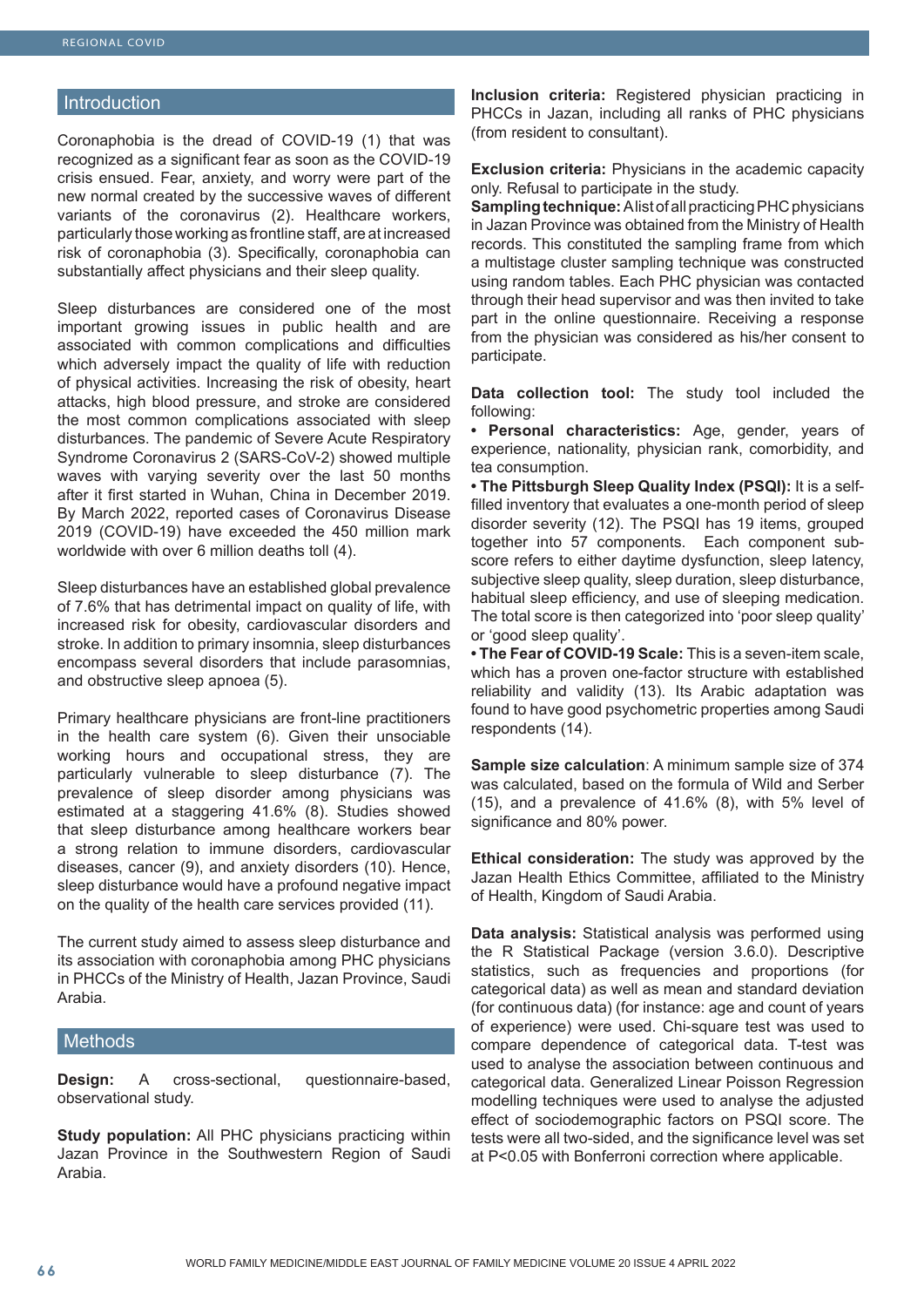#### **Results**

The total number of physicians was (n = 385) who agreed to be included in the study and gave consent to participate, of whom there were ( $n = 309, 80.3\%$ ) male doctors and ( $n = 75, 19.5\%$ ) female doctors.

Assessment of PSQI scores among the participating physicians revealed a mean of 5.9 points (SD = 2.29 points), ranging between a minimum score of 1 point and a maximum score of 14 points. Note that higher scores indicate poor quality of life (cut-off is 5 points score). The prevalence of poor quality of sleep among our physicians was ( $n = 182$ , 47.3%).

Assessment of fear of COVID results indicated a mean of 16.7 points (SD = 4.36 points), ranging between 7 and 25 points. The median score was 17 points. The prevalence of moderate coronaphobia was (n = 36, 9.4%), and for mild coronaphobia was (n = 180, 46.8%). There were (n = 168, 43.6%) participants with no coronaphobia.

Figures (1-7) show the PSQI scores according to different characteristics of participant PHC physicians.

Table (1) shows that the higher the physician rank, the worse the sleep quality, and being Saudi was associated with better sleep quality. Also, tea drinking led to poorer sleep quality, as did arrhythmia, allergic rhinitis and diabetes.

Table (2) shows that the odds ratio for the effect of coronaphobia on PSQI score was 1.023, indicating that a rise by one point in the fear of COVID questionnaire is associated with a rise by 2.3% points in the PSQI score (indicative of poorer sleep quality, p= 0.00081). Also, a higher burden of depressive symptoms worsened physicians' sleep quality (odds  $= 1.076$ , p = 0.0187). Diabetes was associated with poorer sleep quality (odds = 1.374, p = 0.0074). Moreover, two non-consultant ranks were associated with better sleep quality, senior registrar odds =  $0.782$  (p =  $0.0444$ ), and resident odds =  $0.763$  (p =  $0.0299$ ). The longer the clinical experience the better the sleep quality, (odds =  $0.976$ , p =  $0.0160$ ).

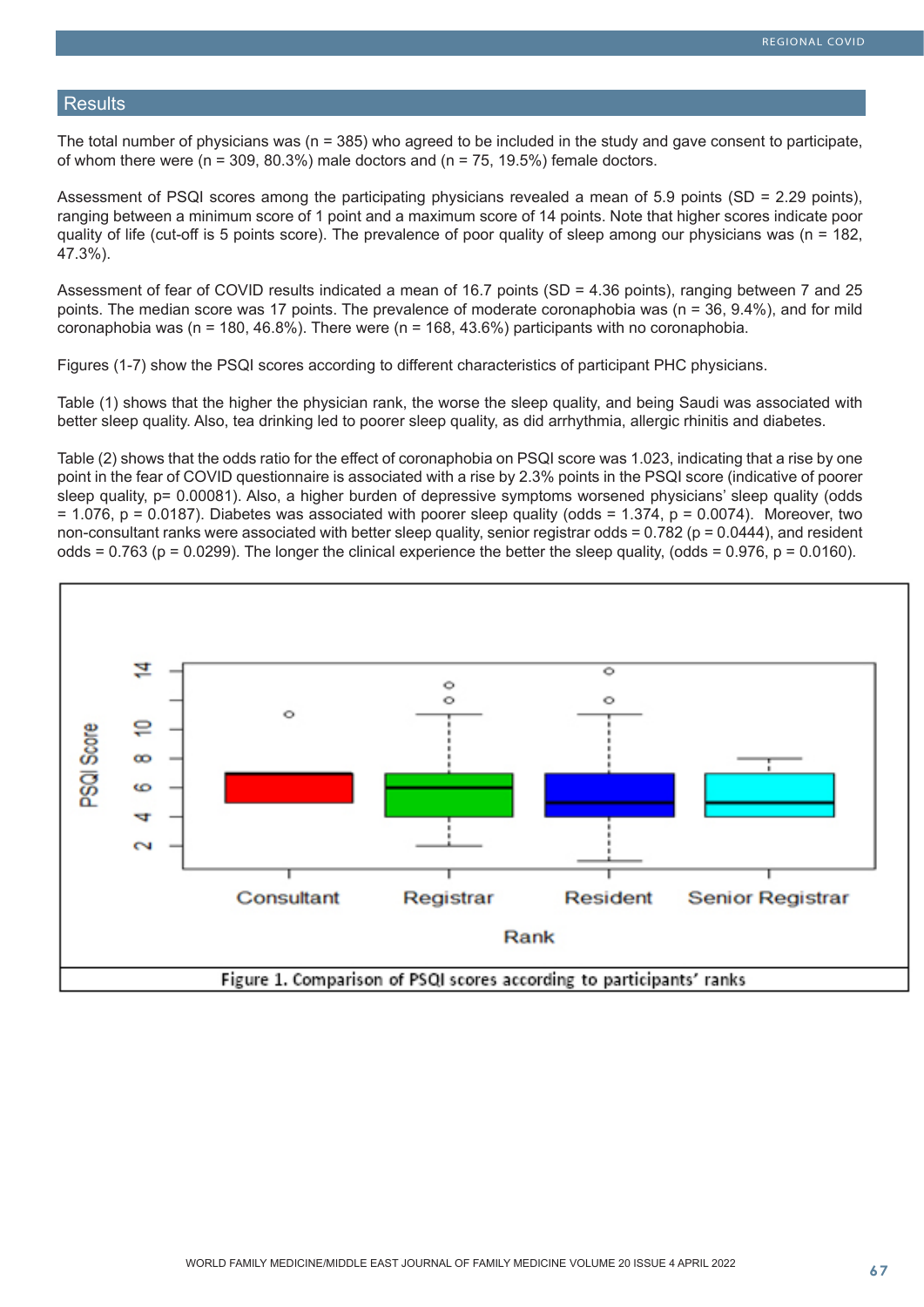



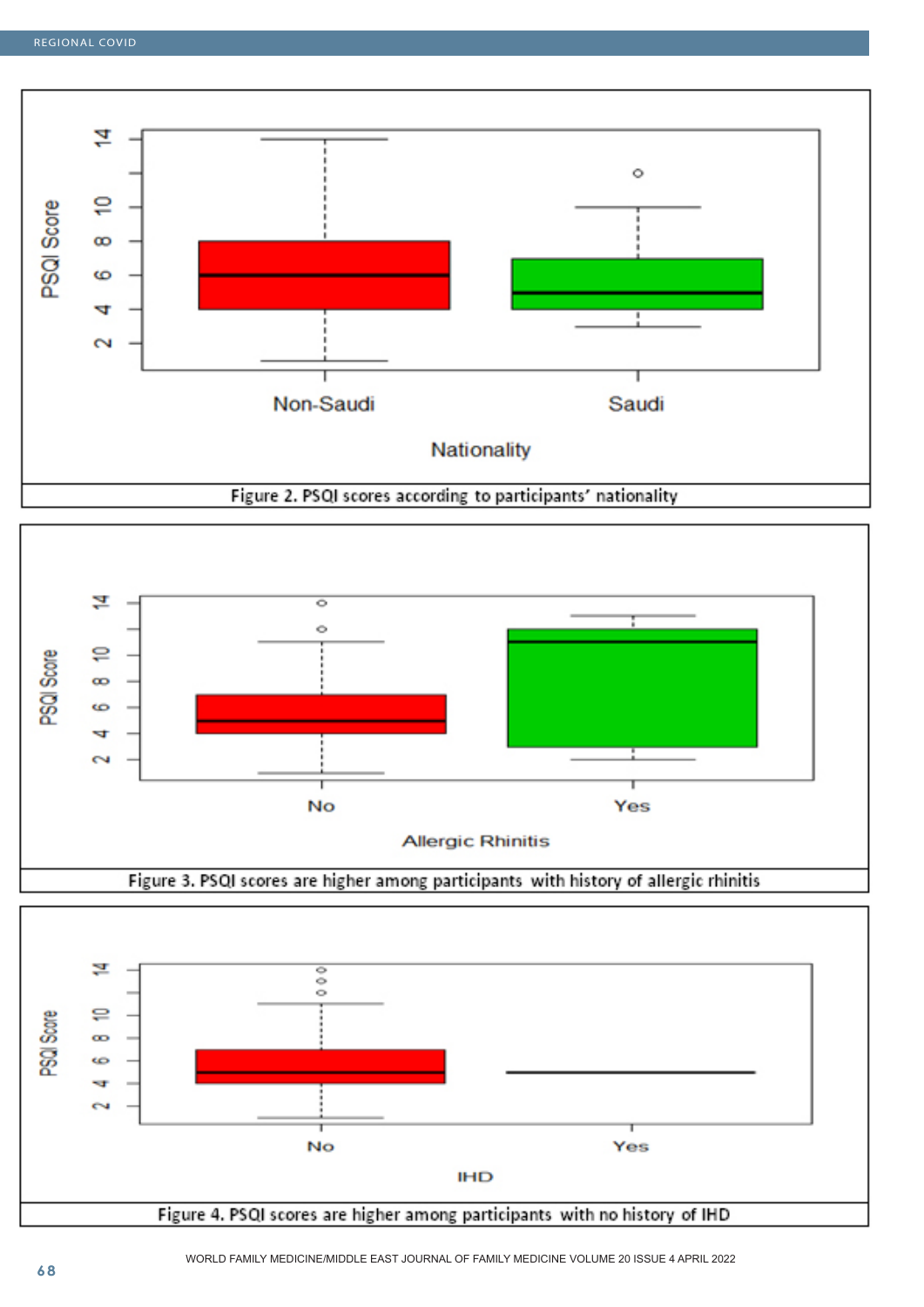



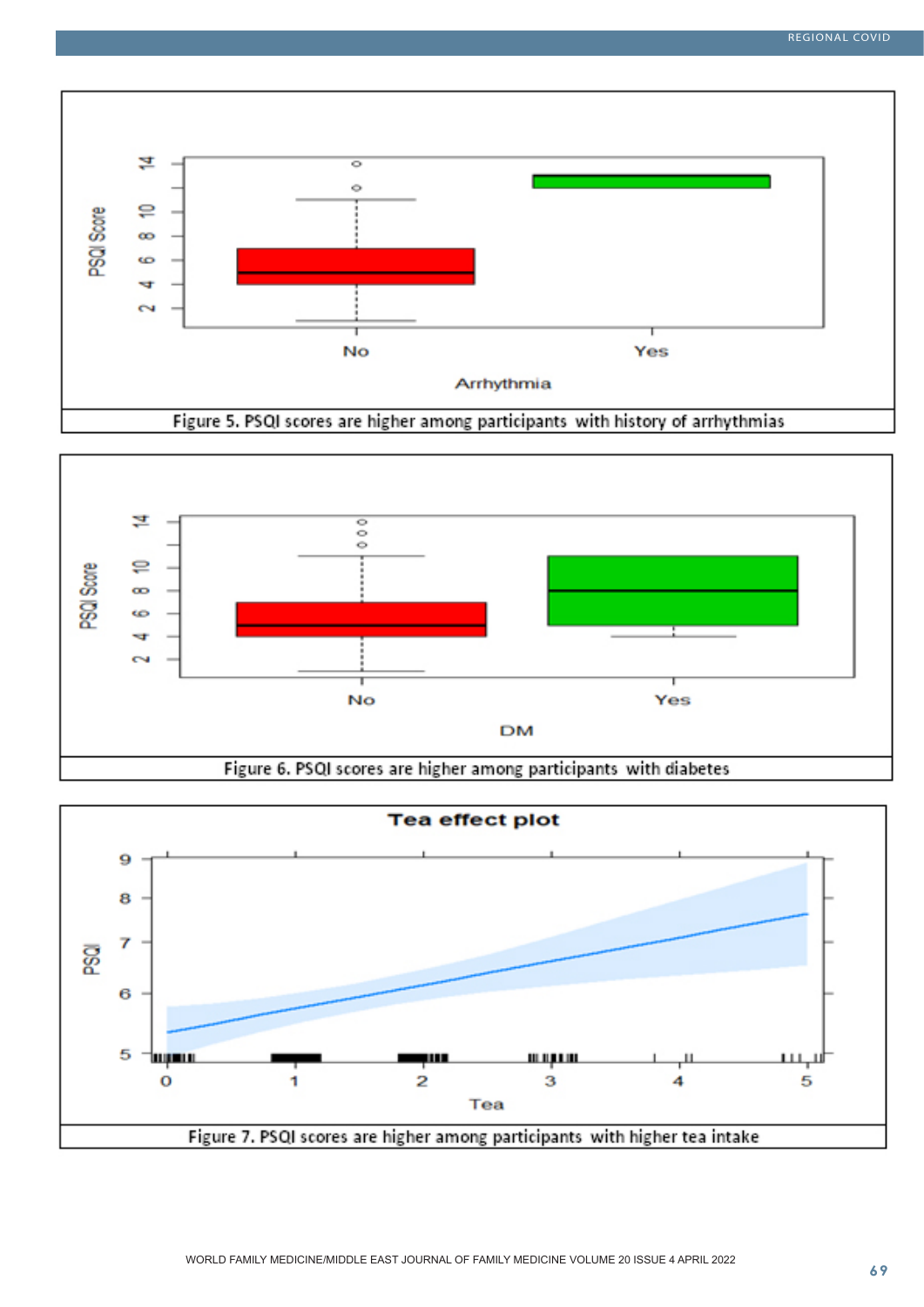## **Table 1. Baseline demographics of the study participants**

|    |                           | Count (n)/ | Percentage  | Mean PSQI score/β                                           | t-test/      | P-value                  |
|----|---------------------------|------------|-------------|-------------------------------------------------------------|--------------|--------------------------|
|    | Factor                    | mean       | /SD         | estimate                                                    | F-test       |                          |
|    | Overall mean PSQI         |            |             |                                                             |              |                          |
|    | Age (in years)            | 33.2       | 8.4         | $\mu$ = 5.9 points, median = 5.0 points<br>$\beta = -0.005$ | $z = -0.371$ | 0.711                    |
|    | Gender                    |            |             |                                                             |              |                          |
|    | Male<br>٠                 | 309        | 80.3%       | $\mu = 5.8$                                                 | $t = 1.697$  | 0.093                    |
|    |                           | 75         | 19.5%       | $\mu = 6.4$                                                 |              |                          |
|    | Female<br>٠               |            |             |                                                             |              |                          |
|    | Marital                   |            |             |                                                             |              |                          |
|    | Married<br>٠              | 299        | 77.7%       | $\mu = 6.0$                                                 | $t = 0.673$  | 0.502                    |
|    | Single<br>٠               | 85         | 22.1%       | $\mu = 5.8$                                                 |              |                          |
|    | Number of kids            | 2.1        | 1.5         | $\beta = 0.014$                                             | $z = 0.991$  | 0.322                    |
|    | Rank                      |            |             |                                                             |              |                          |
|    | Consultant<br>٠           | 16         | 4.2%        | $\mu = 7.0$                                                 | $F = 5.141$  | 0.0017                   |
|    | Senior Registrar          | 48         | 12.5%       | $\mu = 5.3$                                                 |              |                          |
|    |                           | 84         | 21.8%       | $\mu = 6.6$                                                 |              |                          |
|    | Registrar<br>٠            | 236        | 61.3%       |                                                             |              |                          |
|    | Resident<br>٠             |            |             | $\mu = 5.7$                                                 |              |                          |
|    | Nationality               |            |             |                                                             |              |                          |
|    | Saudi<br>٠                | 235        | 61%         | $\mu = 5.6$                                                 | $t = 3.393$  | 0.0008                   |
|    | Non-Saudi<br>٠            | 149        | 38.7%       | $\mu = 6.5$                                                 |              |                          |
|    | Experience years          | 6.7 years  | 6.16 years  | $\beta = -0.0007$                                           | $z = -0.205$ | 0.838                    |
|    | On calls                  |            |             |                                                             |              |                          |
|    | Yes<br>٠                  | 31         | 8.1%        | $\mu = 5.8$                                                 | t = 1.737    | 0.092                    |
|    | No<br>٠                   | 353        | 91.7%       | $\mu = 7.0$                                                 |              |                          |
|    |                           |            |             |                                                             |              |                          |
|    | Workplace type            |            |             |                                                             |              |                          |
|    | Hospital<br>٠             | 7          | 1.8%        | $\mu = 6.4$                                                 | $t = 0.322$  | 0.758                    |
|    | <b>Health Centre</b><br>٠ | 377        | 97.9%       | $\mu = 5.9$                                                 |              |                          |
|    | History of COPD           |            |             |                                                             |              |                          |
|    | Yes                       | 0          | 0%          | $\overline{\phantom{a}}$                                    |              | $\overline{\phantom{a}}$ |
|    | No<br>٠                   | 384        | 99.7%       |                                                             |              |                          |
|    | History of Asthma         |            |             |                                                             |              |                          |
|    | Yes                       | 4          | 1.0%        | $\mu = 6.0$                                                 | $t = 0.036$  | 0.973                    |
|    | No                        | 380        | 98.7%       | $\mu = 5.9$                                                 |              |                          |
|    | Allergic rhinitis         |            |             |                                                             |              |                          |
|    | Yes                       | 18         | 4.7%        | $\mu = 8.8$                                                 | $t = 2.974$  | 0.00837                  |
|    | No                        | 366        | 95.1%       | $\mu = 5.8$                                                 |              |                          |
|    |                           |            |             |                                                             |              |                          |
|    | History of IHD            |            |             |                                                             |              |                          |
|    | Yes<br>٠                  | 5          | 1.3%        | $\mu = 5.0$                                                 | $t = 7.838$  | < 0.00001                |
|    | No                        | 379        | 98.4%       | $\mu = 5.9$                                                 |              |                          |
|    | Hypertension              |            |             |                                                             |              |                          |
|    | Yes                       | 21         | 5.4%        | $\mu = 7.2$                                                 | $t = 1.743$  | 0.096                    |
|    | No                        | 363        | 94.3%       | $\mu = 5.8$                                                 |              |                          |
|    | Arrhythmia                |            |             |                                                             |              |                          |
|    | Yes                       | 7          | 1.8%        | $\mu = 12.6$                                                | $t = 29.501$ | < 0.00001                |
|    | No<br>٠                   | 377        | 97.9%       | $\mu = 5.8$                                                 |              |                          |
|    | Myocardial dysfunction    |            |             |                                                             |              |                          |
|    | Yes                       | 0          | 0%          |                                                             |              |                          |
|    | No                        | 384        | 99.7%       |                                                             |              |                          |
|    |                           |            |             |                                                             |              |                          |
|    | History of stroke         |            |             |                                                             |              |                          |
|    | Yes                       | 0          | 0%          |                                                             |              |                          |
|    | No                        | 384        | 99.7%       |                                                             |              |                          |
|    | History of DM             |            |             |                                                             |              |                          |
|    | Yes<br>٠                  | 31         | 8.1%        | μ = 7.5                                                     | $t = 3.495$  | 0.001354                 |
|    | No                        | 353        | 91.6%       | $\mu = 5.8$                                                 |              |                          |
|    | Arrhythmia                |            |             |                                                             |              |                          |
|    | Yes                       | 7          | 1.8%        | $\mu = 12.6$                                                | $t = 29.501$ | ${}< 0.00001$            |
|    | No<br>٠                   | 377        | 97.9%       | $\mu = 5.8$                                                 |              |                          |
|    | Hypothyroidism            |            |             |                                                             |              |                          |
|    | Yes                       | 0          | 0%          | $\overline{\phantom{a}}$                                    |              |                          |
|    | No<br>٠                   | 384        | 99.7%       |                                                             |              |                          |
| 70 |                           |            |             | $\beta = 0.071$                                             | $z = 3.275$  | 0.001057                 |
|    | Tea cups                  | 1.4 cups   | 0.92 cups   |                                                             |              |                          |
|    | Fizzy drinks              | 0.7 drinks | 0.60 drinks | $\beta = 0.035$                                             | $z = 1.100$  | 0.271                    |

-1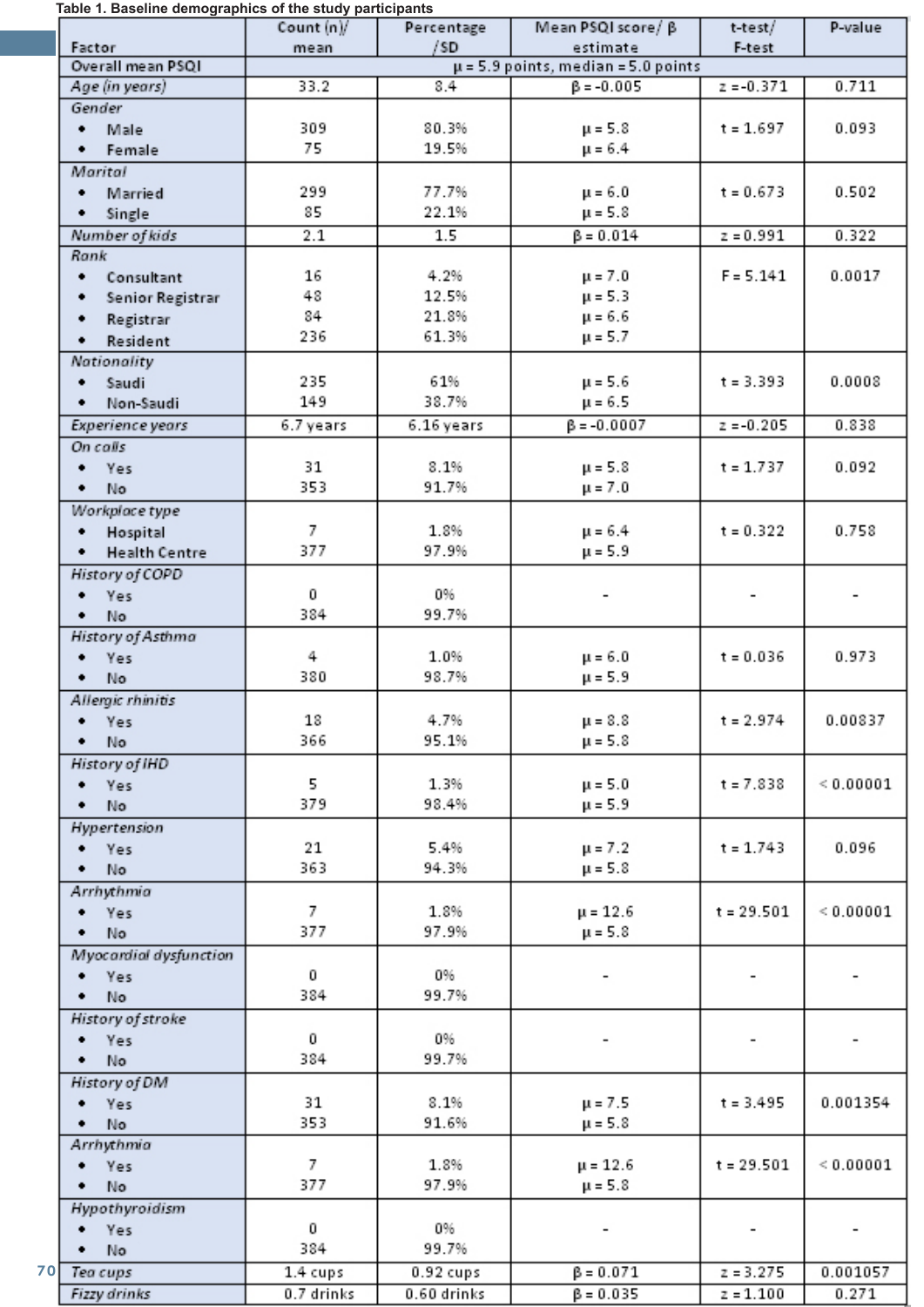| Variables              | Odds  | 95% Cl odds    | $\beta$ estimate | <b>SE</b> | P value       |
|------------------------|-------|----------------|------------------|-----------|---------------|
| Fear of COVID Total    | 1.023 | 1.010 to 1.037 | 1.873            | 0.268     | $0.00081$ *** |
| Daytime Sleepiness     | 1.004 | 0.985 to 1.024 | 0.023            | 0.007     | 0.69365       |
| Restless Leg Scale     | 1.028 | 0.978 to 1.080 | 0.004            | 0.010     | 0.27427       |
| Sleep Apnoea Scale     | 0.949 | 0.832 to 1.083 | 0.027            | 0.025     | 0.44003       |
| Insomnia               | 0.999 | 0.983 to 1.016 | $-0.052$         | 0.067     | 0.91795       |
| Depression             | 1.076 | 1.012 to 1.143 | $-0.001$         | 0.008     | $0.01871$ *   |
| Diabetes               | 1.374 | 1.089 to 1.733 | 0.073            | 0.031     | $0.00741$ **  |
| Arrhythmia             | 1.411 | 0.948 to 2.100 | 0.318            | 0.119     | 0.08996.      |
| Hypertension           | 1.297 | 0.968 to 1.738 | 0.344            | 0.203     | 0.08106.      |
| Ischemic heart disease | 1.713 | 0.986 to 2.976 | 0.260            | 0.149     | 0.05627.      |
| Allergic Rhinitis      | 1.069 | 0.782 to 1.460 | 0.538            | 0.282     | 0.67678       |
| Fizzy drinks           | 1.056 | 0.963 to 1.158 | 0.066            | 0.159     | 0.24715       |
| Asthma                 | 0.691 | 0.432 to 1.107 | 0.054            | 0.047     | 0.12409       |
| Teacups                | 1.050 | 0.991 to 1.114 | $-0.369$         | 0.240     | 0.09994.      |
| Workplace: Hospital    | 0.836 | 0.566 to 1.234 | 0.049            | 0.030     | 0.36721       |
| Age                    | 0.992 | 0.981 to 1.004 | $-0.179$         | 0.199     | 0.18612       |
| Marital Status: Single | 1.044 | 0.883 to 1.234 | $-0.008$         | 0.006     | 0.61317       |
| Kids                   | 1.011 | 0.952 to 1.073 | 0.043            | 0.085     | 0.72466       |
| Rank: Registrar        | 0.862 | 0.678 to 1.095 | 0.011            | 0.030     | 0.22261       |
| Rank: Resident         | 0.763 | 0.597 to 0.974 | $-0.149$         | 0.122     | $0.02994$ *   |
| Rank: Senior Registrar | 0.782 | 0.615 to 0.994 | $-0.271$         | 0.125     | $0.04440$ *   |
| Nationality: Saudi     | 0.877 | 0.779 to 0.987 | $-0.246$         | 0.123     | 0.03000 *     |
| Sex: Male              | 0.935 | 0.799 to 1.095 | $-0.131$         | 0.061     | 0.40561       |
| Experience             | 0.976 | 0.957 to 0.995 | $-0.067$         | 0.080     | $0.01604$ *   |
| On-call shifts         | 1.101 | 0.889 to 1.363 | $-0.024$         | 0.010     | 0.37794       |

### **Discussion**

The current investigation surveyed 385 PHC physicians in order to assess the effect of coronaphobia on sleep quality amongst PHC physicians practicing in the southwestern region of Saudi Arabia.

We found that almost half of PHC physicians had poor quality of sleep. This is not a unique finding among Saudi doctors. A recent survey indicated a prevalence of over 43% for sleep disorders in Saudi medics during the COVID-19 pandemic (16). Also, a regional study that evaluated poor sleep among healthcare workers reported the same figure (43%) (17). Similar results were also reported by several international studies (18-21).

This consistent finding is extremely alarming since physicians are responsible for several important clinical decisions that could potentially impact the quality of lives of their patients. Most clinical decision-making abilities require heightened alertness and optimum neurocognitive abilities that could be jeopardized in clinicians by poor sleep quality (22). Errors in medical practice were found to be higher among sleep deprived doctors (23). Furthermore, away from clinical settings and workplaces, sleep deprivation puts doctors at a huge risk of road traffic accidents and

personal injury (24). Poor work life balance in the realm of the medical profession has an established relationship with poor sleep quality (25).

The present study showed that more than half of physicians passed the cut-off for coronaphobia. This finding is close to the 66% figure reported among the US and Canadian public (1). Such anxiety symptoms were reported to have progressed to full-blown COVID-19 stress syndrome as the pandemic progressed (26). Lee and Crunk (27) stated that coronaphobia is one of the main factors, beside neuroticism and hypochondriasis, that aggravate the burden of COVID-19-related psychological distress. However, how pandemicrelated distress develops among healthcare professional remains a very complex process that involves aspects of fearful attachment and emotional stability personality traits (28).

The prevalence of moderate coronaphobia in our participating physicians was 9.4%, while that for mild coronaphobia was 46.8%. This is in line with the substantial psychological distress caused by the COVID-19 pandemic globally (29) and in Saudi Arabia (2). In Mexico, healthcare workers in emergency departments and intensive care units have shown the highest prevalence for coronaphobia (30).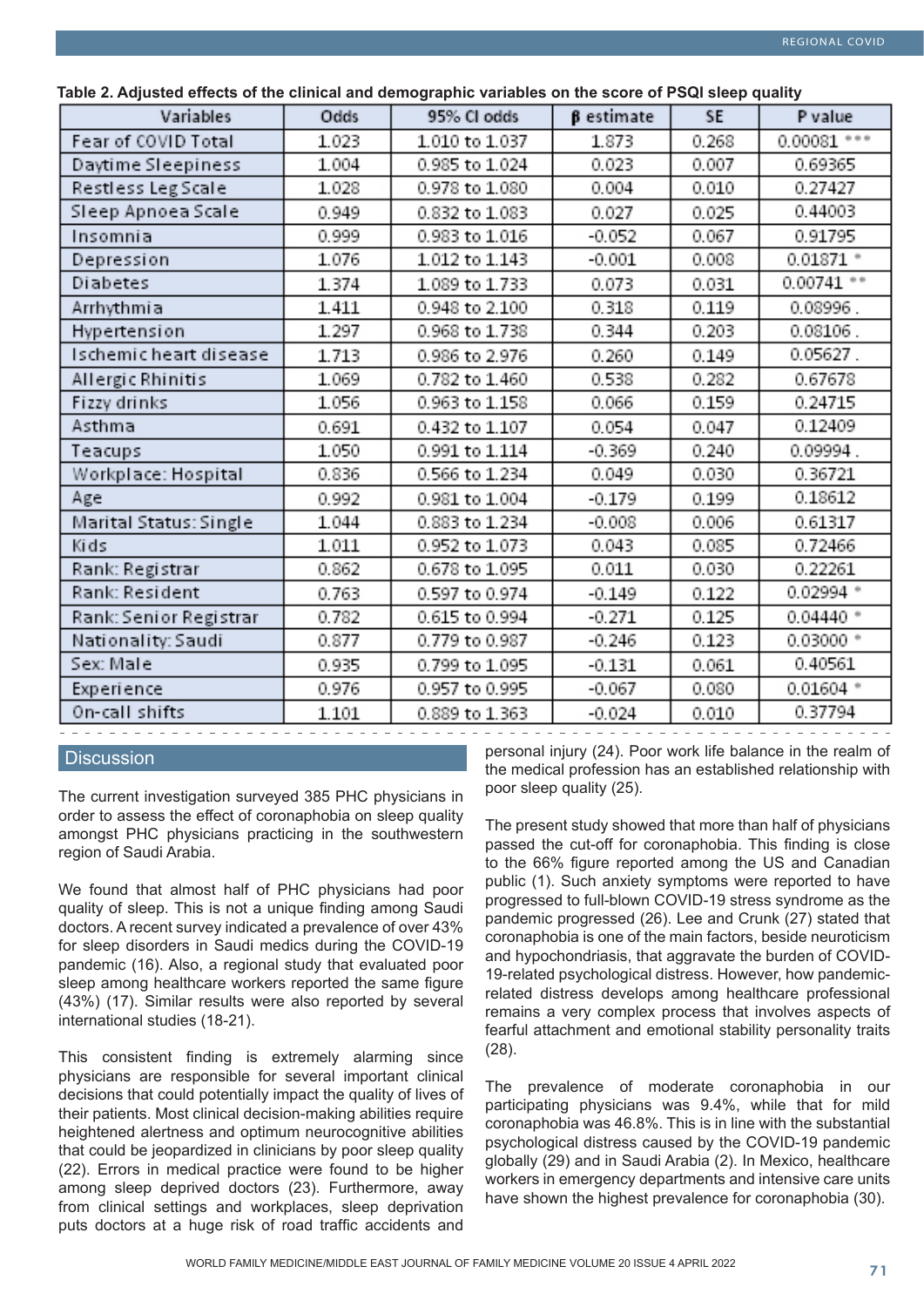Among our surveyed physicians, coronaphobia was associated with a significantly negative impact on sleep quality. We found that a rise by one point in the fear of COVID questionnaire is associated with a rise by 2.3% points in the PSQI score (indicative of poorer sleep quality). This is a unique result. To our knowledge no previous studies have attempted to evaluate the link between coronaphobia and sleep quality among physicians. One Turkish study found a link between musculoskeletal pains and coronaphobia, but failed to relate symptoms of coronaphobia with sleep disorders among participants (33). However, more recent investigations among adults in the general public indicated a strong link between coronaphobia and sleep disorders (34). A study in Russia showed that COVID-19 resulted in substantial sleep disturbances in terms of initial insomnia rates and poor satisfaction with sleep quality during the pandemic (35).

We found that a higher burden of depressive symptoms worsened physicians' sleep quality. The relationship between COVID-19, depressive symptoms, and sleep disturbance among the general public was welldocumented in the above Russian study (35). Although a barrage of studies investigated the effect of COVID-19 pandemic on sleep quality among different groups of professionals and general public (36-38), none attempted to evaluate the effect of coronaphobia on sleep quality. Over 50% of resident doctors in India indicated that sleep disturbances were a significant issue for them post-COVID (39).

Diabetes was associated with poorer sleep quality among our PHC physicians. Prevalence of poor sleep among patients living with diabetes was estimated to be nearly 60%, with poor glycemic control and longer duration of diabetes as risk factors (40).

Counter-intuitively, two ranks were associated with better sleep quality, namely: senior registrars and residents. This was an unexpected finding. Many previous researchers asserted that non-consultant doctors would have inturrepted sleep because they carry out first oncall duties (41). This could be true in specialties that require oncall cover. A very recent study indicated that across medical specialties, residents and consultants in Saudi Arabia tend to have the worst sleep patterns (16). However, in our sample, about 8% were doing night shifts. Also, consultants and senior registrars do not engage in out-of-hours on-call activities. It is therefore difficult to give a concrete reason for the discerpancy of sleep pattern among different ranks in our sample. This remains to be elucidated by further focused research.

Another important finding from our current investigation of our physicians is that the longer the clinical experience, the better the sleep quality. However, the relationship between years of experience and risk of coronaphobia is still far from settled. Some studies indicated that younger professionals with little experience are at increased risk of coronaphobia (30), whereas others indicated the contrary (3). Certainly, future qualitative research could elucidate some of the underpinnings in terms of the effect of longer clinical experience on virus anxiety.

The present study had several points of strength. It comprised a large data set that included information from over 380 physicians. However, one limitation of the study is the low participation from female physicians as they constituted under a fifth of all of those who were surveyed. Another limitation of our current work is brought on by the cross-sectional design of our research and reliance on an online survey. Hence, causal relationships are difficult to ensure, and social desirability or response bias cannot be eliminated.

In conclusion, coronaphobia is common among PHC physicians in Saudi Arabia. Educational workshops should focus on prevention and treatment of such an important psychological disorder in order to improve care delivery in PHCCs in Saudi Arabia. Coronaphobia among PHC physicians is associated with substantial worsening in their sleep quality. Therefore, support should be provided to physicians with heightened fear of COVID-19 to minimize the risk of sleep difficulties and subsequent clinical underperformance.

Future research should attempt to investigate the effectiveness of targeted psychological interventions that could relieve the burden of coronaphobia among family physicians in Saudi Arabia. Moreover, personality factors that potentiate development of fear of COVID-19 should be explored in more detail among Saudi family physicians.

#### **References**

1. Asmundson GJG, Taylor S. Coronaphobia: Fear and the 2019-nCoV outbreak. J Anxiety Disord. 2020 Mar;70:102196. doi: 10.1016/j.janxdis.2020.102196. Epub 2020 Feb 10. PMID: 32078967; PMCID: PMC7134790. 2. Aljemaiah AI, Osman M, Alharbi S, Alshehri R, Aldggag EM, Aljoudi AT, Abdulsomad DS, Abdulghani M, Alotaibi

F. Fear at the time of the COVID-19 pandemic: validation of the Arabic version of the Four-Dimensional Symptom Questionnaire among Saudi-based respondents. BJPsych Open. 2021 Jan 12;7(1):e33. doi: 10.1192/bjo.2020.166. PMID: 33431095; PMCID: PMC7804080.

3. Labrague LJ, De Los Santos JAA. Prevalence and predictors of coronaphobia among frontline hospital and public health nurses. Public Health Nurs. 2021 May;38(3):382-389. doi: 10.1111/phn.12841. Epub 2020 Nov 23. PMID: 33226158; PMCID: PMC7753466.

4. Worldometer, Statistics of COVID-19, accessed on 12/1/2022 at https://www.worldometers.info/ coronavirus/?fbclid=IwAR35ZFiRZJ8tyBCwazX2Nk7yJjZOLDQiZSA\_MsJAfdK74s8f2a\_Dgx4iVk

5. Liu H, Liu J, Chen M, et al. Sleep problems of healthcare workers in tertiary hospital and influencing factors identified through a multilevel analysis: a cross-sectional study in China. BMJ Open 2019;9:e032239. doi:10.1136/ bmjopen-2019-032239.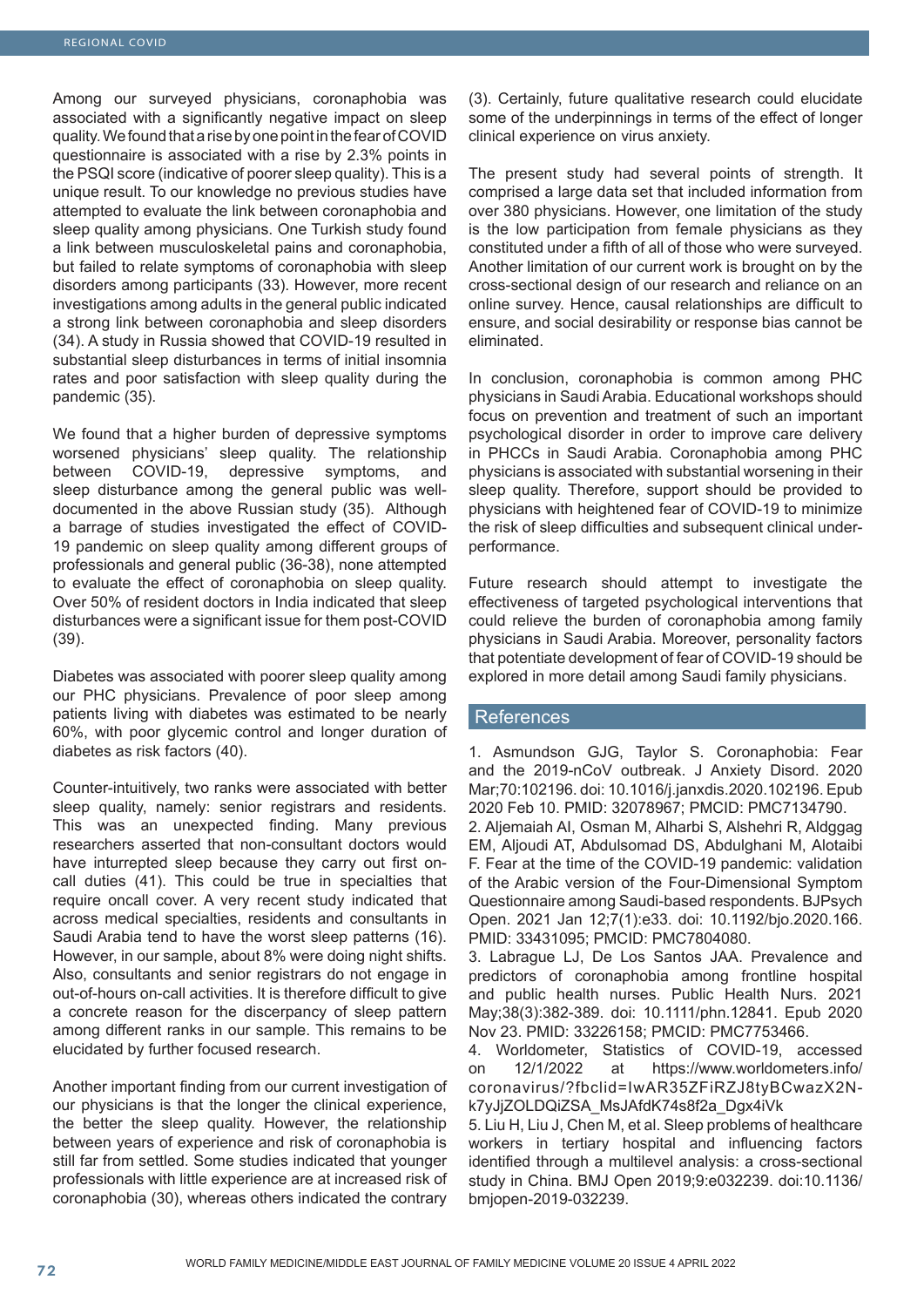6. Saleem AH, Al Rashed FA, Alkharboush GA, et al. Primary care physicians' knowledge of sleep medicine and barriers to transfer of patients with sleep disorders. A cross-sectional study. Saudi Med J. 2017;38(5):553-559. doi:10.15537/smj.2017.5.17936

7. Yazdi Z, Sadeghniiat-Haghighi K, Javadi ARHS, Rikhtegar G. Sleep quality and sleep disturbances in nurses with different circadian chronotypes: Morningness and eveningness orientation. Work. 2014; 47:561–7.

8. Salari N, Khazaie H, Hosseinian-Far A, et al. The prevalence of sleep disturbances among physicians and nurses facing the COVID-19 patients: a systematic review and meta-analysis. Global Health. 2020;16(1):92. Published 2020 Sep 29. doi:10.1186/s12992-020-00620-  $\Omega$ 

9. Gottlieb DJ, Redline S, Nieto FJ, et al. Association of usual sleep duration with hypertension: the Sleep Heart Health Study. Sleep 2006; 29:1009–14.10.1093/ sleep/29.8.1009.

10. Sun W, Fu J, Chang Y, et al. Epidemiological study on risk factors for anxiety disorder among Chinese doctors. J Occup Health 2012; 54:1–8.10.1539/joh.11-0169-OA.

11. Eddy R. Sleep deprivation among physicians. British Columbia Medical Journal 2005; 4:176–80.

12. Buysse DJ, Reynolds CF 3rd, Monk TH, Berman SR, Kupfer DJ. The Pittsburgh Sleep Quality Index: a new instrument for psychiatric practice and research. Psychiatry Res. 1989; 28(2):193-213. doi: 10.1016/0165- 1781(89)90047-4. PMID: 2748771.

13. Martínez-Lorca M, Martínez-Lorca A, Criado-Álvarez JJ, Armesilla MDC, Latorre JM. The fear of COVID-19 scale: Validation in Spanish university students. Psychiatry Res. 2020; 293: 113350. doi: 10.1016/j.psychres.2020.113350 14. Alyami M, Henning M, Krägeloh CU, Alyami H. Psychometric Evaluation of the Arabic Version of the Fear of COVID-19 Scale (published online ahead of print, 2020 May 16). Int J Ment Health Addict. 2020;1-14.

15. Wild C, Serber G. Chance Encounters: A First Course in Data Analysis and Inference. First Edition, 1999. John Wiley and Sons. Chapter 8, Page 2

16. Alnofaiey YH, Alshehri HA, Alosaimi MM, Alswat SH, Alswat RH, Alhulayfi RM, Alghamdi MA, Alsubaie RM. Sleep disturbances among physicians during COVID-19 pandemic. BMC Res Notes. 2020 Oct 21;13(1):493. doi: 10.1186/s13104-020-05341-6. PMID: 33087166; PMCID: PMC7576978.

17. Ghalichi L, Pournik O, Ghaffari M, Vingard E. Sleep quality among health care workers. Arch Iran Med. 2013 Feb;16(2):100-3. PMID: 23360632.

18. Aliyu I, Mohammed II, Lawal TO, Gudaji M, Garba N, Monsudi KF, Michael GC, Peter ID. Assessment of Sleep Quality among Medical Doctors in a Tertiary Hospital in a Semi-Rural Setting. J Neurosci Rural Pract. 2018 Oct-Dec;9(4):535-540. doi: +10.4103/jnrp.jnrp\_91\_18. PMID: 30271046; PMCID: PMC6126312.

19. Surani AA, Surani A, Zahid S, Ali S, Farhan R, Surani S. To Assess Sleep Quality among Pakistani Junior Physicians (House Officers): A Cross-sectional Study. Ann Med Health Sci Res. 2015 Sep-Oct;5(5):329-33. doi: 10.4103/2141-9248.165246. PMID: 26500789; PMCID: PMC4594345.

20. Nazatul SM, Saimy I, Moy FM, Nabila AS. Prevalence of sleep disturbance among nurses in a Malaysian government hospital and its association with work characteristics. JUMMEC. 2008;11:66–71.

21. Vela-Bueno A, Moreno-Jiménez B, Rodríguez-Muñoz A, Olavarrieta-Bernardino S, Fernández-Mendoza J, De la Cruz-Troca JJ, Bixler EO, Vgontzas AN. Insomnia and sleep quality among primary care physicians with low and high burnout levels. J Psychosom Res. 2008 Apr;64(4):435-42. doi: 10.1016/j.jpsychores.2007.10.014. PMID: 18374744.

22. Aliyu I, Ibrahim ZF, Teslim LO, Okhiwu H, Peter ID, Michael GC. Sleep quality among nurses in a tertiary hospital in North-West Nigeria. Niger Postgrad Med J. 2017;24(3):168-173. doi: 10.4103/npmj.npmj\_79\_17. PMID: 29082906.

23. Kramer M. Sleep loss in resident physicians: the cause of medical errors? Front Neurol. 2010 Oct 20;1:128. doi: 10.3389/fneur.2010.00128. PMID: 21188260; PMCID: PMC3008836.

24. Comondore VR, Wenner JB, Ayas NT. The impact of sleep deprivation in resident physicians on physician and patient safety: Is it time for a wake-up call? BCMJ. 2008; 50:560–4.

25. Fletcher KE, Underwood W 3rd, Davis SQ, Mangrulkar RS, McMahon LF Jr, Saint S. Effects of work hour reduction on residents' lives: a systematic review. JAMA. 2005 Sep 7;294(9):1088-100. doi: 10.1001/jama.294.9.1088. PMID: 16145030.

26. Asmundson GJG, Taylor S. Coronaphobia revisited: A state-of-the-art on pandemic-related fear, anxiety, and stress. J Anxiety Disord. 2020; 76:102326. doi: 10.1016/j.janxdis.2020.102326. Epub 2020 Oct 24. PMID: 33142124; PMCID: PMC7585502.

27. Lee SA, Crunk EA. Fear and Psychopathology During the COVID-19 Crisis: Neuroticism, Hypochondriasis, Reassurance-Seeking, and Coronaphobia as Fear Factors. Omega (Westport). 2020 Aug 6:30222820949350. doi: 10.1177/003022 2820949350. Epub ahead of print. PMID: 32762291. 28. Troisi A, Nanni RC, Riconi A, Carola V, Di Cave D. Fear of COVID-19 among Healthcare Workers: The Role of Neuroticism and Fearful Attachment. J Clin Med. 2021 Sep 24;10(19):4358. doi: 10.3390/jcm10194358. PMID: 34640375; PMCID: PMC8509269.

29. Dubey S, Biswas P, Ghosh R, Chatterjee S, Dubey MJ, Chatterjee S, Lahiri D, Lavie CJ. Psychosocial impact of COVID-19. Diabetes Metab Syndr. 2020 Sep-Oct;14(5):779-788. doi: 10.1016/j.dsx.2020.05.035. Epub 2020 May 27. PMID: 32526627; PMCID: PMC7255207.

30. Mora-Magaña I, Lee SA, Maldonado-Castellanos I, Jiménez-Gutierrez C, Mendez-Venegas J, Maya-Del-Moral A, Rosas-Munive MD, Mathis AA, Jobe MC. Coronaphobia among healthcare professionals in Mexico: A psychometric analysis. Death Stud. 2020 Aug 18:1-10. doi: 10.1080/07481187.2020.1808762. Epub ahead of print. PMID: 32808877.

31. Akagunduz B, Ozer M, Karacin C, Atcı MM, Yıldırım HC, Unver E. Impact of coronaphobia on treatment and follow-up compliance of cancer patients. Future Oncol. 2021 Jul;17(20):2621-2629. doi: 10.2217/fon-2021-0020. Epub 2021 Apr 21. PMID: 33880932.